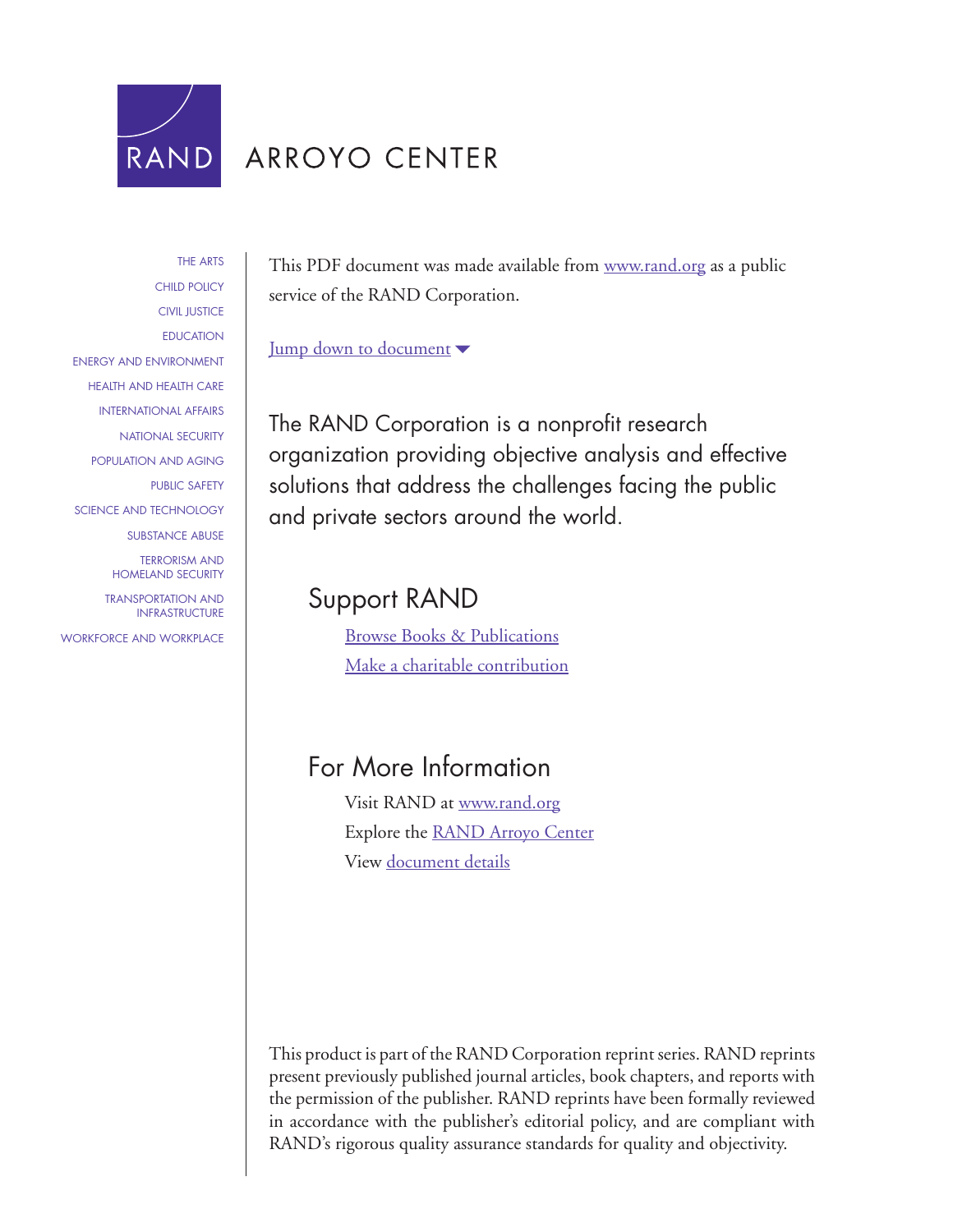#### <span id="page-1-0"></span>*Army Logistician* March-April 2007

PB 700-07-02 Volume 39, Issue 2

# **Logistics: Supply Based or Distribution Based?**

*by Eric Peltz* 

A mantra that we frequently hear is that the Army has moved to a distribution-based logistics system. But what does this mean? If it connotes a target vision that is off base, this could create problems in logistics system design and career development.

For this reason, I have never really liked the distinction made between supply-based systems and distribution-based systems. Such a distinction suggests extreme assumptions and design directions that can cloud our thinking as we strive to design the best possible system for a given situation. Instead, I view the range of possible systems on a continuum. In every case, we should implement the logistics system design that meets customer requirements, including risk considerations, while minimizing total supply-chain cost.

The ideal logistics system for a given situation depends on process capabilities, resource costs, and item, demand, and customer profiles. What is ideal is subject to change—change that is sometimes slow and sometimes quite rapid. As processes improve, the system design should change in an evolutionary manner. For example, faster requisition wait times attained through velocity management (VM) enabled lower reorder points for authorized stockage lists (ASLs), or, in some cases, a higher, more appropriate satisfaction rate within the same storage constraints.

By contrast, the logistics system should change in a more revolutionary manner as process improvements breach thresholds and as new capabilities are developed. This happened, for example, when scheduled truck service in the continental United States (CONUS) began providing deliveries with the same high speed and reliability provided by premium air service while retaining lower truckload costs. It also happened in Operation Iraqi Freedom (OIF), when use of pure pallets enabled direct delivery to widely distributed aerial ports of debarkation in Iraq. Both of these changes significantly reduced distribution times. Similarly, the ideal system design also may change gradually or in large steps as resource costs or potential risks change.

Enthusiasm about the role of distribution in an ideal logistics system is understandable. Long-term trends toward better processes—resulting from the adoption of Lean and VM-like approaches; lower transportation costs in all modes (30 to 60 percent lower from 1965 to 1990, depending on the mode); and information capabilities that have dramatically increased and become less expensive—have led to greater reliance on rapid distribution and dramatically reduced inventory requirements. In fact, business inventories have been reduced 55 percent as a percentage of gross domestic product from 1984 to 2003. However, in most situations, even with these trends, it still continues to make sense to hold inventory at multiple points in the supply chain as part of the ideal logistics system design.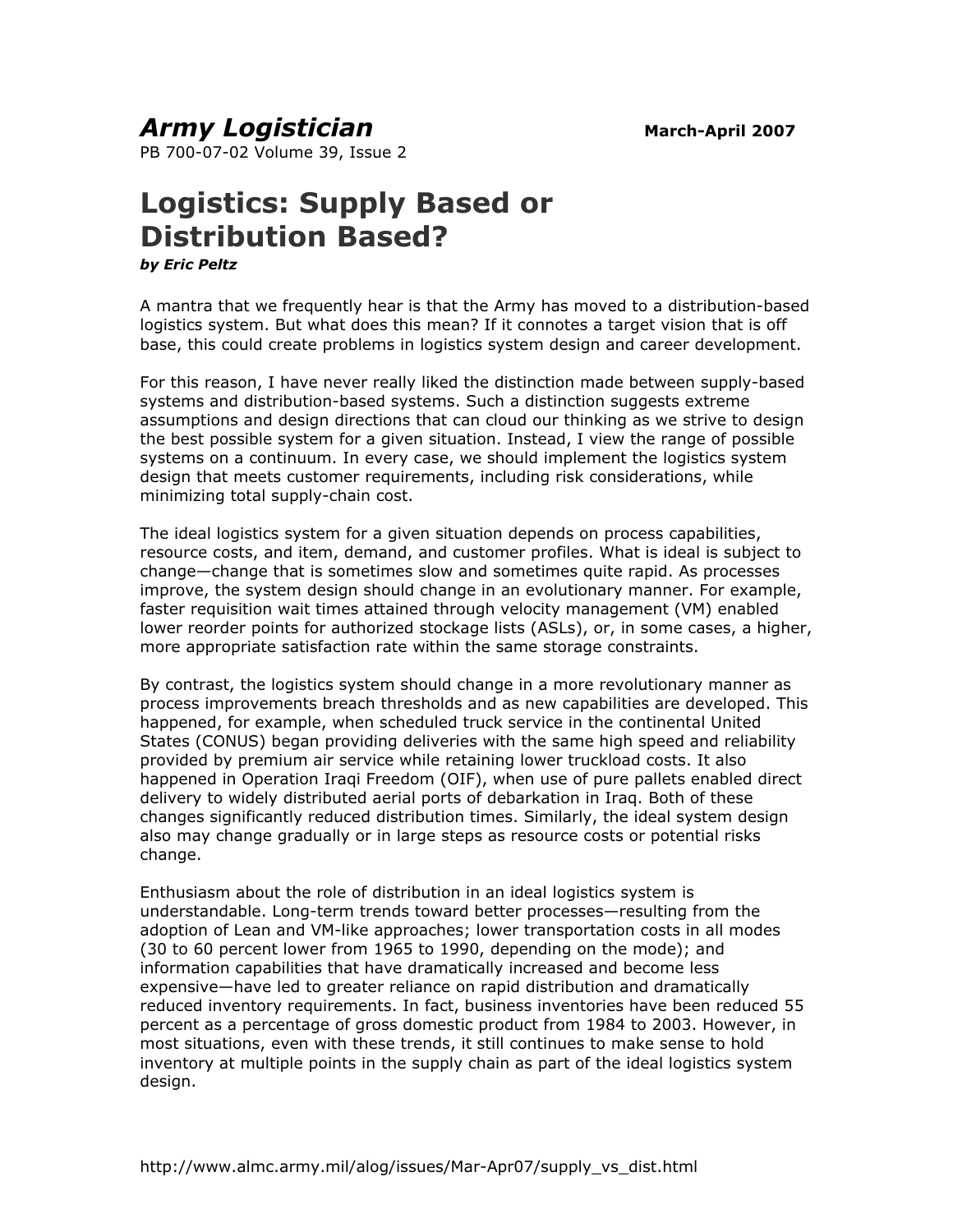Where demand predictability, volumes, distribution patterns, production horizons, and risk factors support it, maintaining very little inventory—with distribution centers serving primarily as cross-docking operations—is a great approach, but it is not a "one size fits all" situation. ["Cross docking" refers to the process of receiving an item at a distribution center and shipping it out almost immediately without holding it in storage. Maintaining an inventory in a warehouse is virtually eliminated.] More generally, cross-docking activities are integrated with inventory-holding distribution centers (DCs) to break down bulk shipments and consolidate them for movement to their final destinations. A simple example in this context is the cross-docking found in supply support activities (SSAs): An SSA cross-docks deliveries of nonstocked and out-of-stock items, sorting these deliveries and issues from the SSA to provide one set of parts for each maintenance customer. The SSA's response-time advantage remains such that it continues to add value for the SSA to hold in inventory items that drive readiness.

Better response time, if it meets a customer's need, is one major reason to hold inventory at a location. Another potential reason to hold inventory is to enable the utilization of lower cost but slower transportation options while preserving fast response to final customers from the inventory location. But this is advantageous only when the transportation savings outweigh the inventory costs; that advantage depends on such factors as item weight and price, transportation rates, and inventory holding costs. If an inventory location does not produce an advantage in response time, does not lower total supply chain costs, or does not play an analytically supported role in risk mitigation, then it should be considered for elimination.

In the private sector, it seems that recent transportation issues that have created occasional bottlenecks, variability in service, and increased risk are causing a small shift back toward holding inventory. My impression is that increasing customer service expectations also are contributing to this shift. So, too, is offshoring, which creates longer and more variable transportation pipelines. ["Offshoring" is the relocation of business processes to another country.] In other cases, recent rises in transportation costs, combined with associated inventory costs, have interrupted the longer term trend toward reducing inventory and are causing some rethinking of the use of overseas production. This is an example of a threshold being crossed that triggers a change in the supply chain design; higher off-shore labor costs plus higher overseas transportation-induced inventory costs have changed some sourcing location decisions.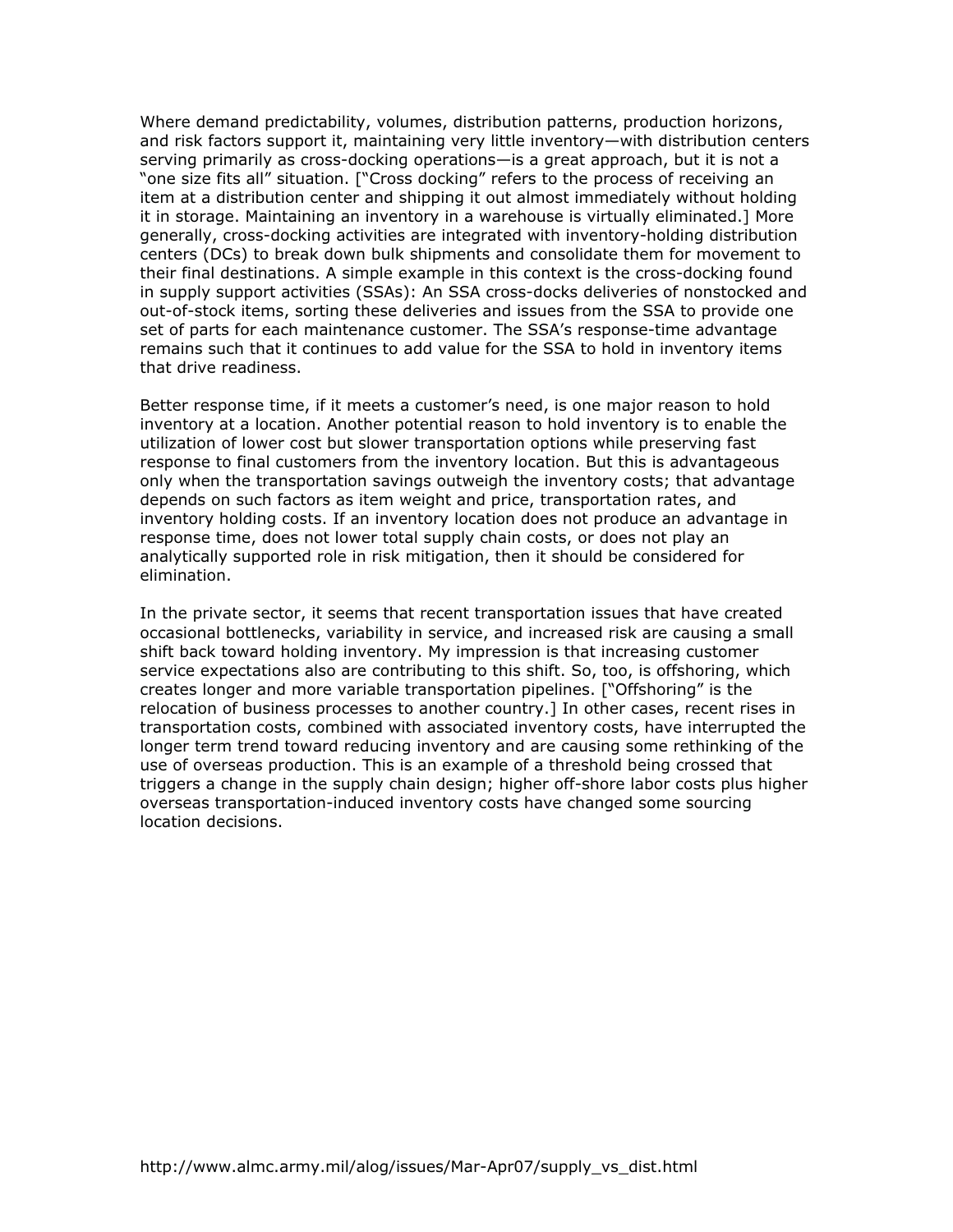

*This chart illustrates the relationship among distribution, logistics management, and supply chain management. Distribution is a component of logistics management, and logistics management is a component of supply chain management.*

#### *Definitions*

**Distribution** is outbound logistics, from the end of the production line to the end user. It includes activities associated with the movement of material, usually finished goods or service parts, from the manufacturer to the customer. These activities encompass the functions of transportation, warehousing, inventory control, material handling, order administration, site and location analysis, industrial packaging, data processing, and the communications network necessary for effective management. Distribution includes all activities related to physical distribution as well as the return of goods to the manufacturer. In many cases, this movement is made through one or more levels of field warehouses. (This definition is from "Supply Chain and Logistics Terms and Glossary," compiled by Kate Vitasek for the Council of Supply Chain Management Professionals. See **[www.cscmp.org/Downloads/Re-sources/glossary03.pdf](http://www.cscmp.org/Downloads/Re-sources/glossary03.pdf)**.)

*Logistics management* activities typically include inbound and outbound transportation management, fleet management, warehousing, materials handling, order fulfillment, logistics network design, inventory management, supply and demand planning, and management of third-party logistics services providers.

*Supply chain management* encompasses the planning and management of all activities involved in sourcing and procurement, conversion, and all logistics management activities. Importantly, it also includes coordination and collaboration with channel partners, which can be suppliers, intermediaries, third-party service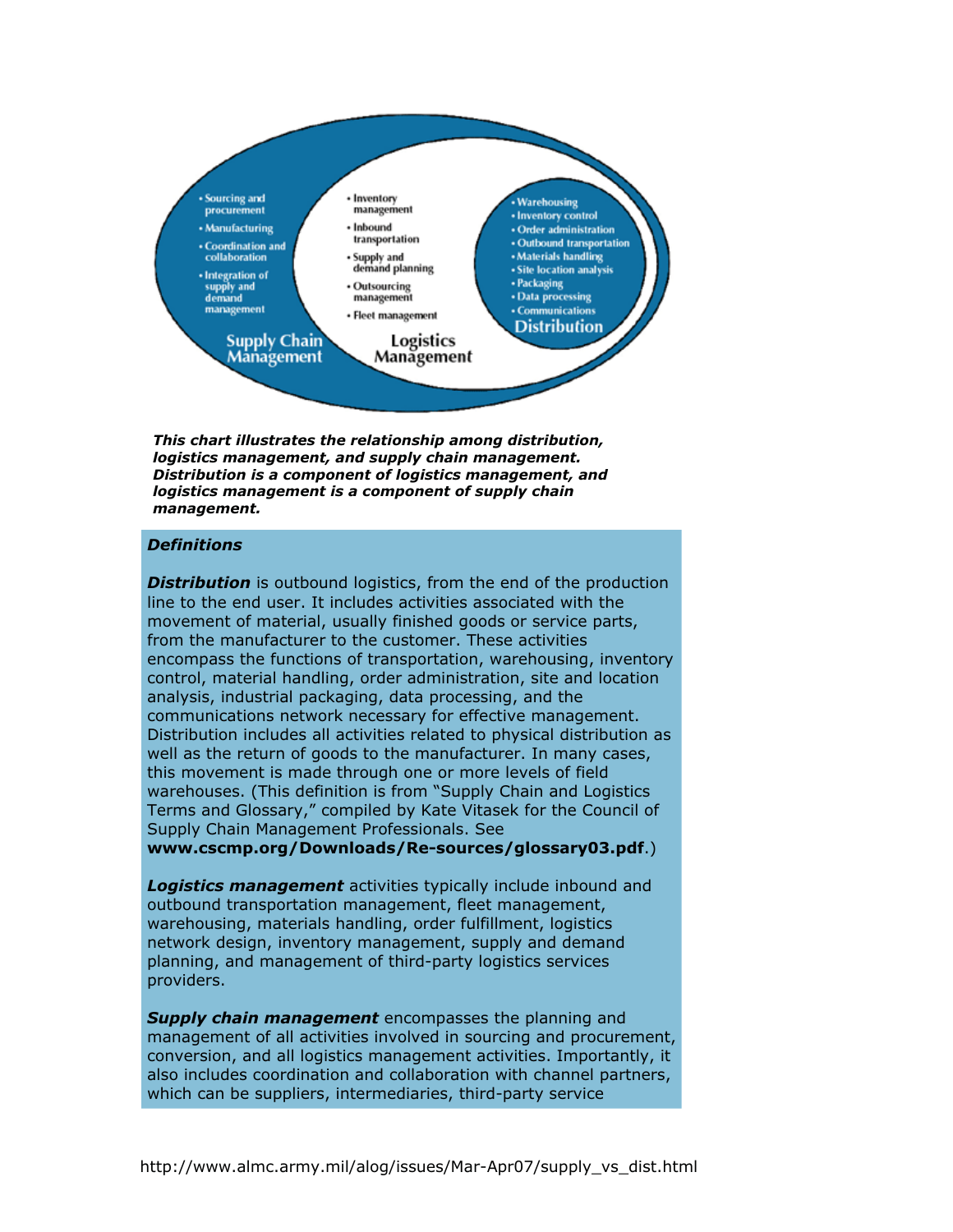providers, and customers. In essence, supply chain management integrates supply and demand management within and across companies. (The definitions of logistics management and supply chain management are adapted from those of the Council of Supply Chain Management Professionals. See **[www.cscmp.org/Website/AboutCSCMP/Defini](http://www.cscmp.org/Website/AboutCSCMP/Definitions/Definitions.asp)tions/Definitions.asp**.)

I recently attended the annual Council of Supply Chain Management Professionals conference, and what I heard in presentations there reinforced my sense of a slight trend toward increasing inventory. This seemed to have the most to do, though, with a better general understanding that the overall objective should be achieving a high level of customer service while working to minimize total supply chain cost. My impression is that, in some cases, people have been too fixated on cutting inventory instead of focusing on total supply chain costs and customer service. Now, as their focus shifts to these overall objectives—the real targets—they are not increasing inventory "just in case" but as part of a more carefully calibrated total supply chain approach to meeting customer needs.

Decreasing inventory is the right thing to do when replenishment times become faster and more reliable and when it is done as part of an overall supply chain strategy. But it should not be done as an end in itself. What this discussion of longand short-term trends illustrates is that we are likely to continue seeing a changing balance over time among logistics system resources, depending on capabilities and conditions. We also should ensure that we consider all approaches and types of resources when developing solutions rather than starting from a limited subset of options.

#### *Implications for Army Logisticians*

The continual need for a nuanced and dynamic balancing of distribution and supply in logistics system design has implications for the training and career development of Army logisticians. A logistician's ability to make the right integrated decisions depends on his having broad system knowledge—on being a logistics expert rather than a supply or transportation specialist.

Those engaged in planning the logistics system should understand the tradeoffs among the available resources and system design options. This understanding comes into play at the national level and in setting and evolving a theater structure over time. Logistics system planning will mostly involve field-grade and above officers and civilians in theater staffs and national-level provider organizations as well as in policy and concept, doctrine, and organizational development activities. At these levels, it is important to understand the capabilities and costs of different transportation options and different distribution-channel options, the tradeoffs involved in maintaining inventory depending on item and demand characteristics, and the effects of shipment consolidation options. It also is important to understand synchronization, process management, and how to effectively employ information. Without a good understanding of the full breadth of logistics management and, for some positions, supply chain management, the need to adapt systems as conditions and capabilities change may not be clear or the root causes of problems may not be understood.

The knowledge and skill demands on those whom we might term "battlefield